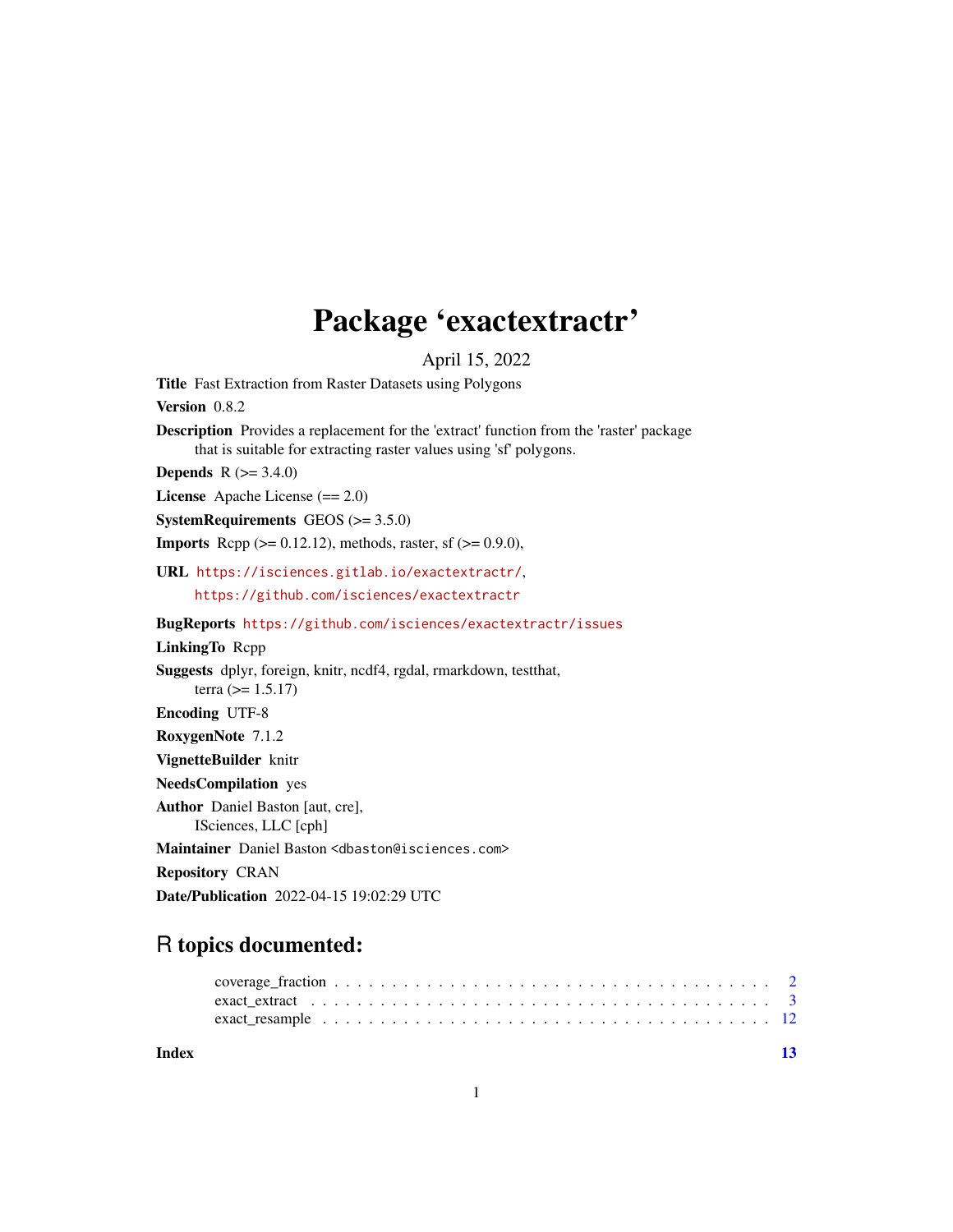<span id="page-1-0"></span>

#### Description

Compute the fraction of raster cells covered by a polygon

#### Usage

```
## S4 method for signature 'RasterLayer,sf'
coverage_fraction(x, y, crop = FALSE)
## S4 method for signature 'RasterLayer,sfc_MULTIPOLYGON'
coverage_fraction(x, y, crop)
## S4 method for signature 'RasterLayer,sfc_POLYGON'
coverage_fraction(x, y, crop)
## S4 method for signature 'SpatRaster,sf'
coverage_fraction(x, y, crop = FALSE)
## S4 method for signature 'SpatRaster,sfc_MULTIPOLYGON'
coverage_fraction(x, y, crop)
## S4 method for signature 'SpatRaster,sfc_POLYGON'
coverage_fraction(x, y, crop)
```
#### Arguments

| X    | a (possibly empty) RasterLayer whose resolution and extent will be used for<br>the generated RasterLayer. |
|------|-----------------------------------------------------------------------------------------------------------|
|      | a sf object with polygonal geometries                                                                     |
| crop | if TRUE, each generated RasterLayer will be cropped to the extent of its asso-<br>ciated feature.         |

#### Value

a list with a RasterLayer for each feature in y. Values of the raster represent the fraction of each cell in x that is covered by y.

#### Examples

```
rast <- raster::raster(matrix(1:100, ncol=10), xmn=0, ymn=0, xmx=10, ymx=10)
poly <- sf::st_as_sfc('POLYGON ((2 2, 7 6, 4 9, 2 2))')
```
cov\_frac <- coverage\_fraction(rast, poly)[[1]]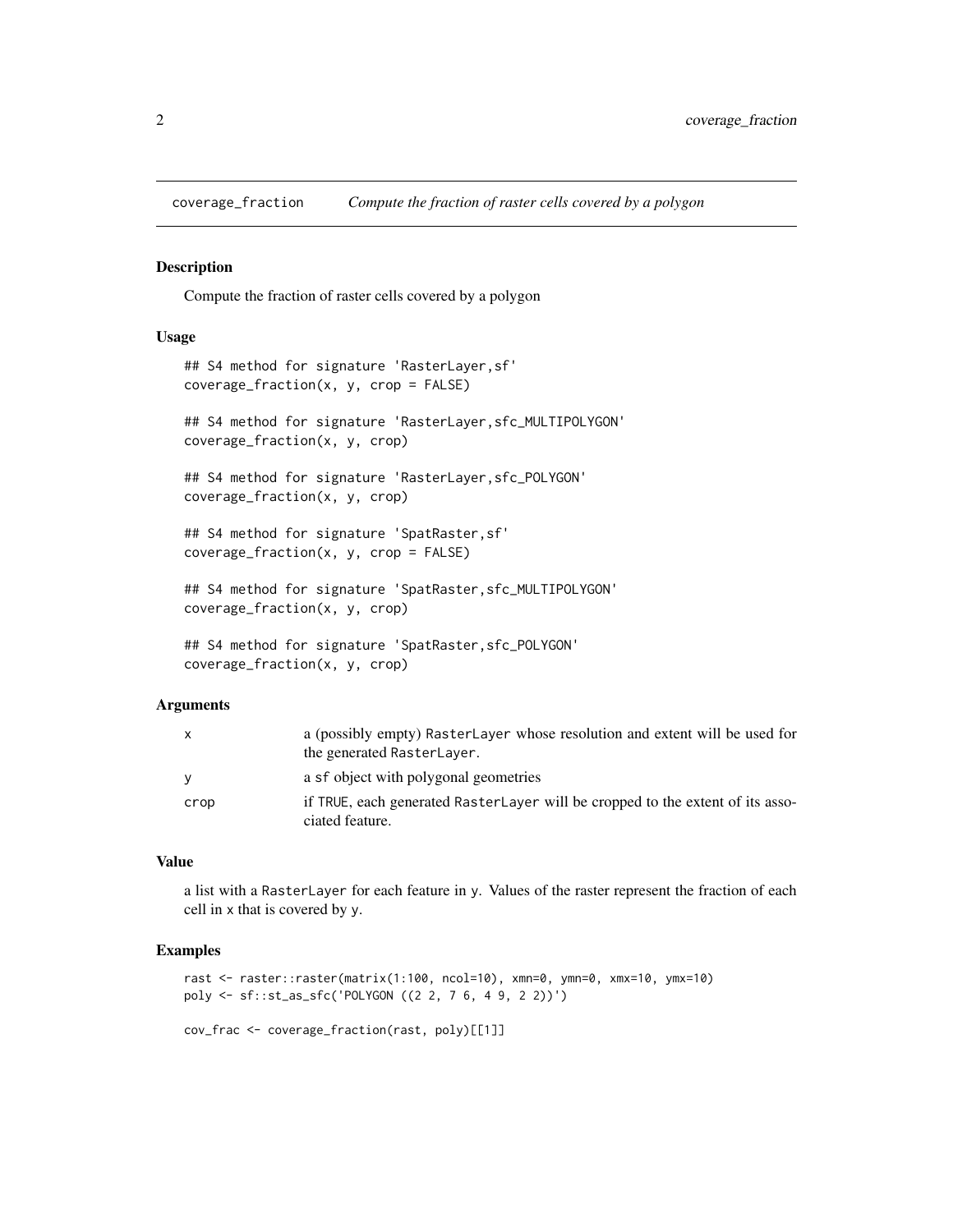<span id="page-2-0"></span>

#### Description

Extracts the values of cells in a raster (RasterLayer, RasterStack RasterBrick, or SpatRaster) that are covered by polygons in a simple feature collection (sf or sfc) or SpatialPolygonsDataFrame. Returns either a summary of the extracted values or the extracted values themselves.

#### Usage

```
## S4 method for signature 'Raster,sf'
exact_extract(
 x,
 y,
  fun = NULL,...,
 weights = NULL,
  append_cols = NULL,
  coverage_area = FALSE,
  default_value = NA_real_,
  default_weight = NA_real_,
  include_area = FALSE,
  include_cell = FALSE,
  include_cols = NULL,
  include_xy = FALSE,
  force_d f = FALSE,
  full_colnames = FALSE,
  stack_apply = FALSE,
  summarize_df = FALSE,
  quantiles = NULL,
 progress = TRUE,
 max_cells_in_memory = 3e+07,
  grid\_compact\_tol = 0.001)
## S4 method for signature 'Raster, SpatialPolygonsDataFrame'
exact_extract(x, y, ...)
## S4 method for signature 'Raster,SpatialPolygons'
exact_extract(x, y, ...)
## S4 method for signature 'Raster,sfc_MULTIPOLYGON'
exact_extract(
 x,
 y,
  fun = NULL,
```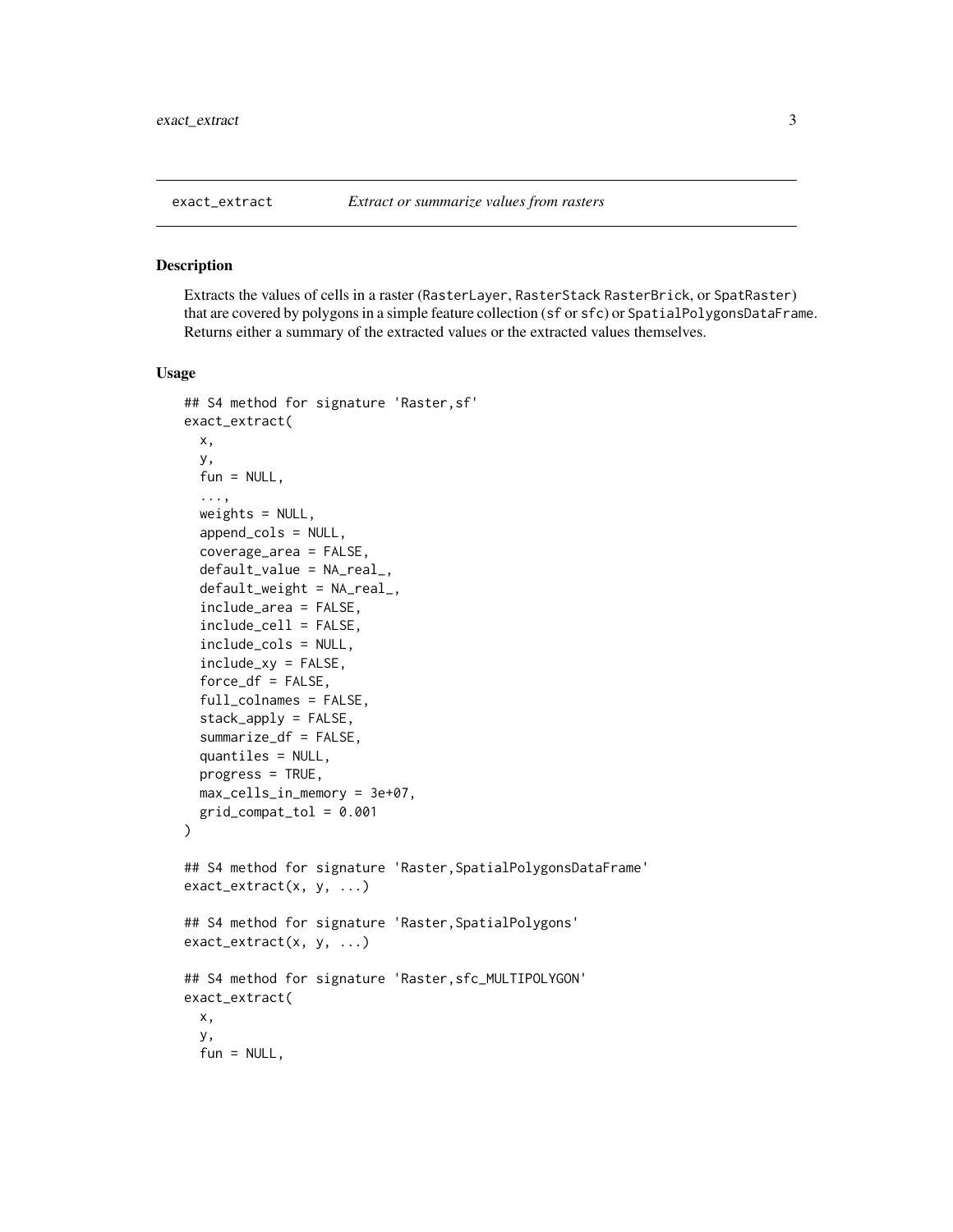```
...,
 weights = NULL,
  append_cols = NULL,
  coverage_area = FALSE,
  default_value = NA_real_,
  default_weight = NA_real_,
  include_area = FALSE,
  include_cell = FALSE,
  include_cols = NULL,
  include_xy = FALSE,
  force_df = FALSE,
  full_colnames = FALSE,
  stack_apply = FALSE,
  summarize_df = FALSE,
  quantiles = NULL,
  progress = TRUE,
 max_cells_in_memory = 3e+07,
  grid\_compact\_tol = 0.001\lambda## S4 method for signature 'Raster,sfc_POLYGON'
exact_extract(
 x,
 y,
  fun = NULL,...,
 weights = NULL,append_cols = NULL,
  coverage_area = FALSE,
  default_value = NA_real_,
  default_weight = NA_real_,
  include_area = FALSE,
  include_cell = FALSE,
  include_cols = NULL,
  include_xy = FALSE,
  force_df = FALSE,
  full_colnames = FALSE,
  stack_apply = FALSE,
  summarize_df = FALSE,
  quantiles = NULL,
 progress = TRUE,
 max_cells_in_memory = 3e+07,
 grid\_compact\_tol = 0.001)
## S4 method for signature 'Raster,sfc_GEOMETRY'
exact_extract(
 x,
```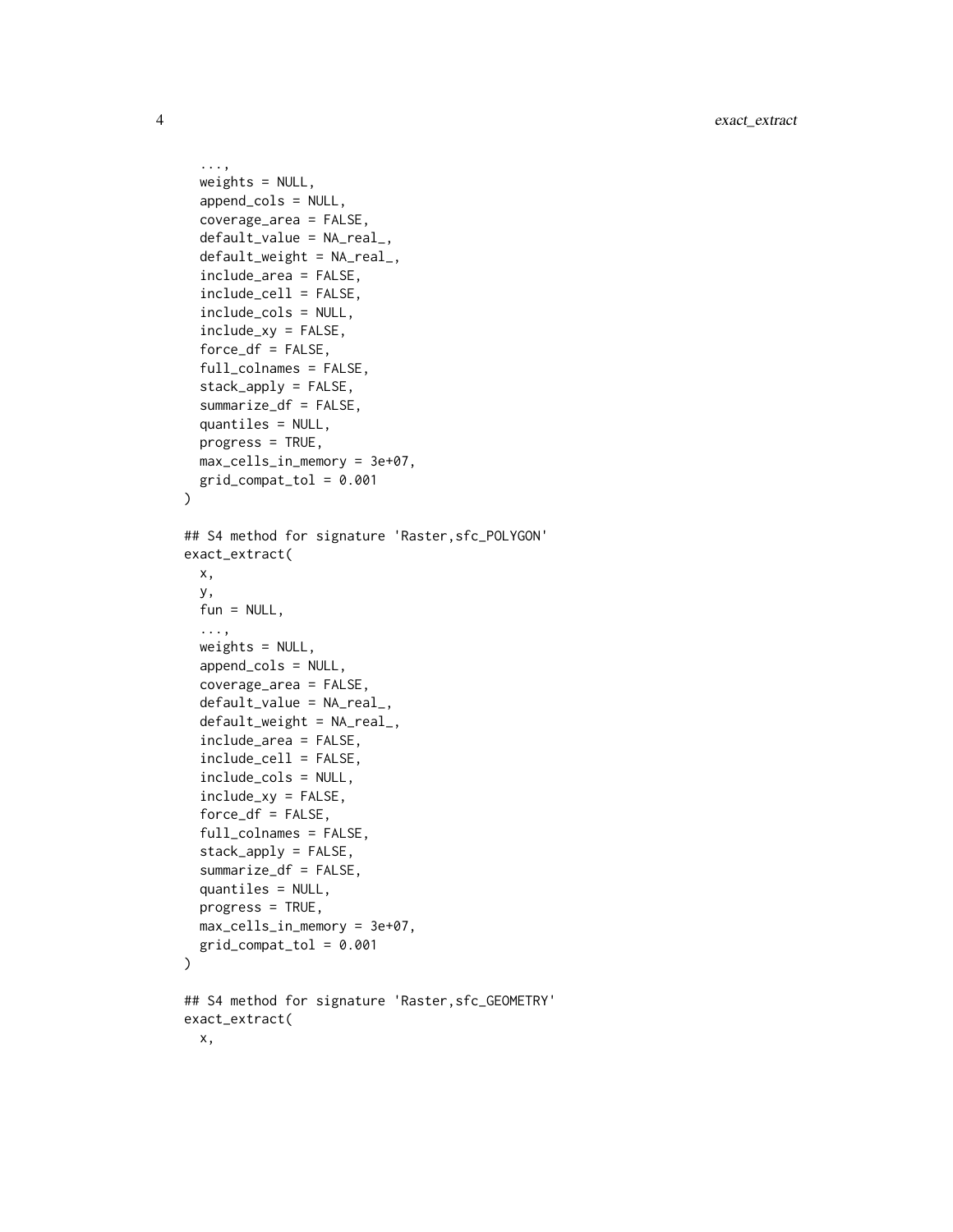```
y,
  fun = NULL,...,
 weights = NULL,
  append_cols = NULL,
  coverage_area = FALSE,
  default_value = NA_real_,
  default_weight = NA_real_,
  include_area = FALSE,
  include_cell = FALSE,
  include_cols = NULL,
  include_xy = FALSE,
  force_d f = FALSE,full_colnames = FALSE,
  stack_apply = FALSE,
  summarize_df = FALSE,
  quantiles = NULL,
 progress = TRUE,
 max_cells_in_memory = 3e+07,
 grid\_compact\_tol = 0.001)
## S4 method for signature 'Raster,sfc_GEOMETRYCOLLECTION'
exact_extract(
 x,
 y,
  fun = NULL,...,
 weights = NULL,append_cols = NULL,
  coverage_area = FALSE,
  default_value = NA_real_default_weight = NA_real_,
  include_area = FALSE,
  include_cell = FALSE,
  include_cols = NULL,
  include_xy = FALSE,
  force_d f = FALSE,full_colnames = FALSE,
  stack_apply = FALSE,
  summarize_df = FALSE,
  quantiles = NULL,
 progress = TRUE,
 max_cells_in_memory = 3e+07,
 grid_compat_tol = 0.001
)
```
## S4 method for signature 'SpatRaster,sf'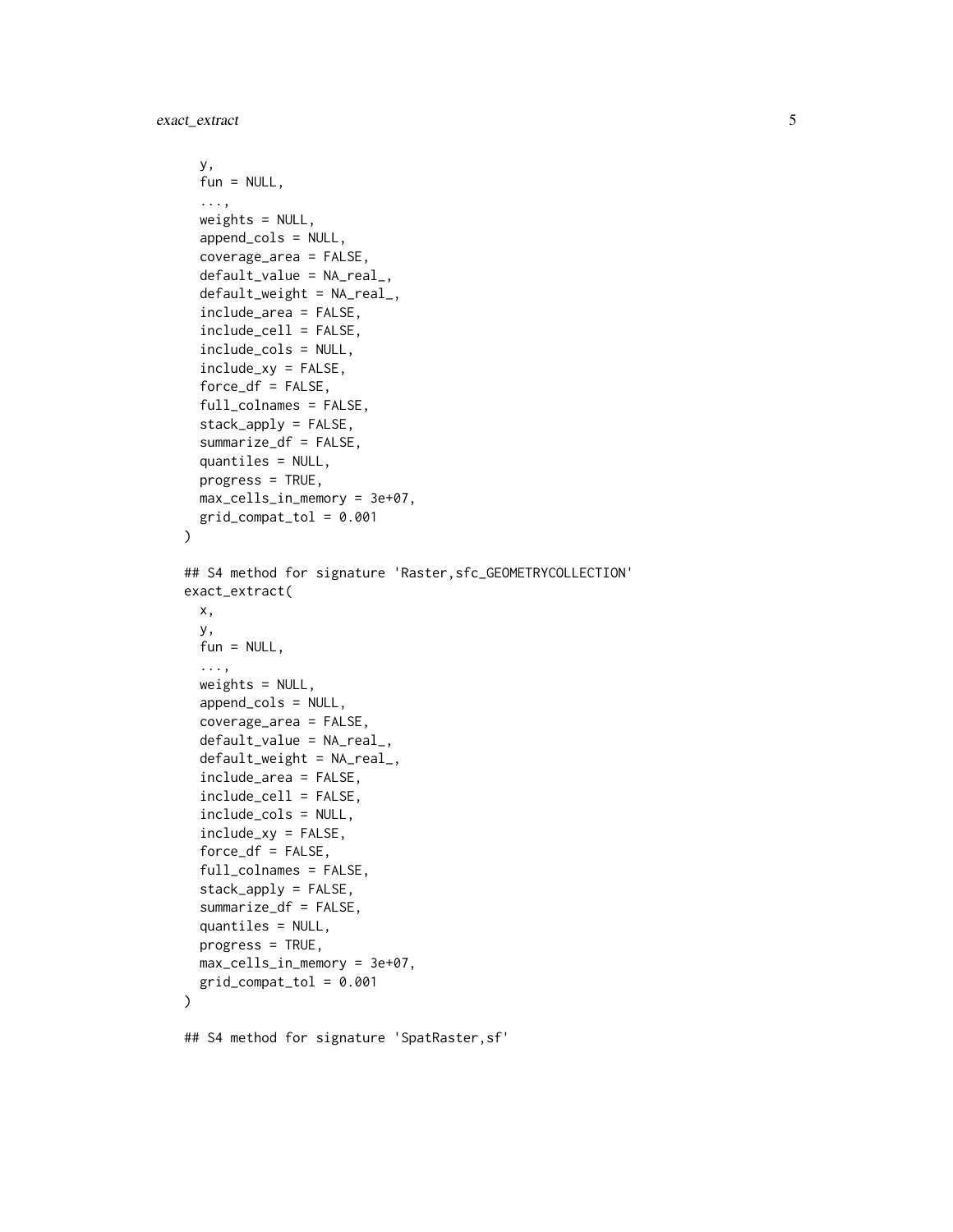```
exact_extract(
 x,
 y,
 fun = NULL,...,
 weights = NULL,
  append_cols = NULL,
  coverage_area = FALSE,
  default_value = NA_real_,
  default_weight = NA_real_,
  include_area = FALSE,
  include_cell = FALSE,
  include_cols = NULL,
  include_xy = FALSE,
  force_d f = FALSE,full_colnames = FALSE,
  stack_apply = FALSE,
  summarize_df = FALSE,
  quantiles = NULL,
 progress = TRUE,
 max_cells_in_memory = 3e+07,
 grid\_compact\_tol = 0.001)
## S4 method for signature 'SpatRaster, SpatialPolygonsDataFrame'
exact_extract(x, y, ...)
## S4 method for signature 'SpatRaster, SpatialPolygons'
exact_extract(x, y, ...)
## S4 method for signature 'SpatRaster,sfc_MULTIPOLYGON'
exact_extract(
 x,
 y,
 fun = NULL,...,
 weights = NULL,append_cols = NULL,
  coverage_area = FALSE,
  default_value = NA_real_,
  default_weight = NA_real_,
  include_area = FALSE,
  include_cell = FALSE,
  include_cols = NULL,
  include_xy = FALSE,
  force_d f = FALSE,full_colnames = FALSE,
  stack_apply = FALSE,
```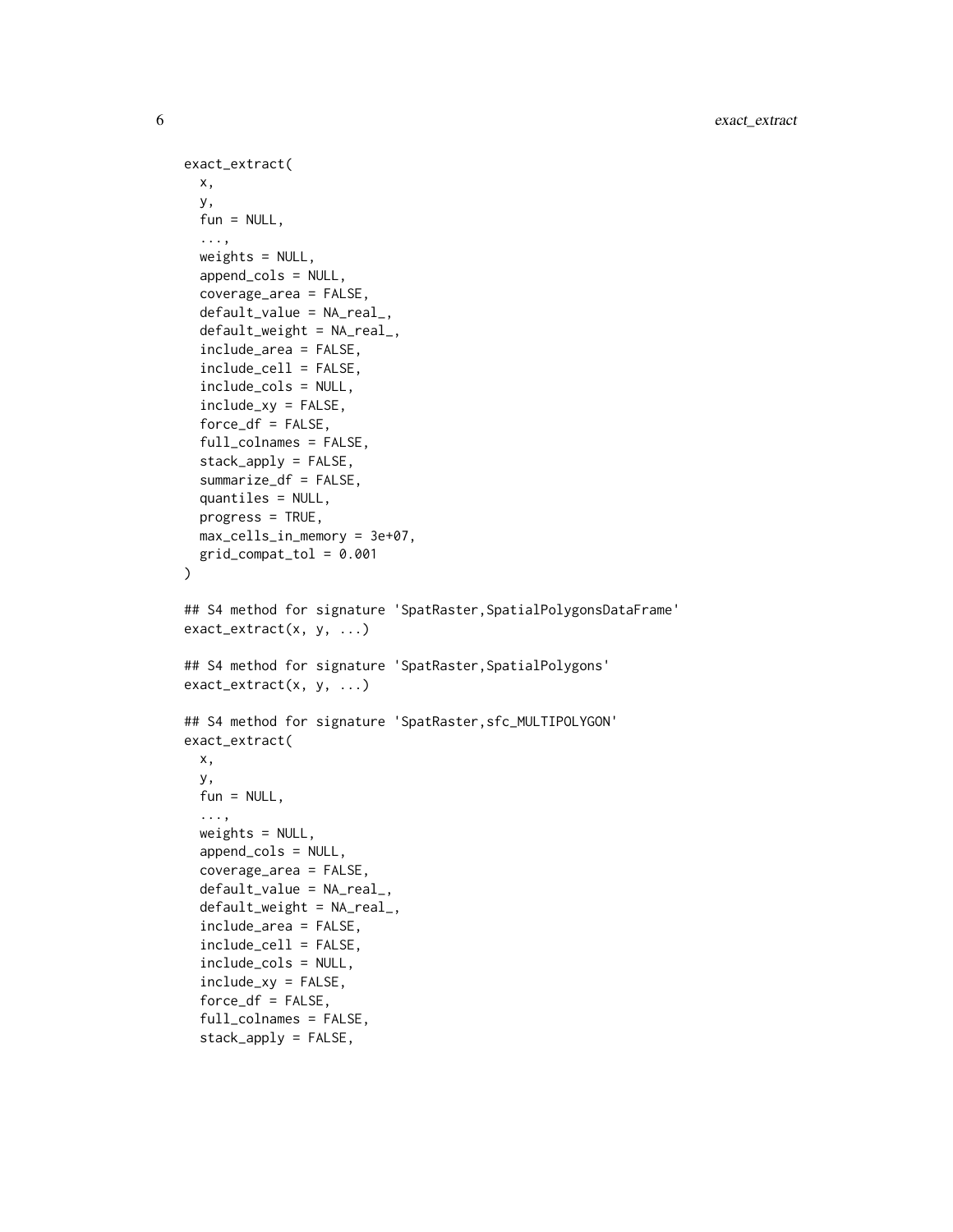```
summarize_df = FALSE,
  quantiles = NULL,
 progress = TRUE,
 max_cells_in_memory = 3e+07,
 grid\_compact\_tol = 0.001)
## S4 method for signature 'SpatRaster,sfc_POLYGON'
exact_extract(
 x,
 y,
  fun = NULL,...,
 weights = NULL,append_cols = NULL,
  coverage_area = FALSE,
  default_value = NA_real_,
  default_weight = NA_real_,
  include_area = FALSE,
  include_cell = FALSE,
  include_cols = NULL,
  include_xy = FALSE,
  force_d f = FALSE,full_colnames = FALSE,
  stack_apply = FALSE,
  summarize_df = FALSE,
  quantiles = NULL,
 progress = TRUE,
 max_cells_in_memory = 3e+07,
 grid\_compact\_tol = 0.001)
## S4 method for signature 'SpatRaster,sfc_GEOMETRY'
exact_extract(
 x,
 y,
  fun = NULL,...,
 weights = NULL,append_cols = NULL,
  coverage_area = FALSE,
  default_value = NA_real_,
  default_weight = NA_real_,
  include_area = FALSE,
  include_cell = FALSE,
  include_cols = NULL,
  include_xy = FALSE,
```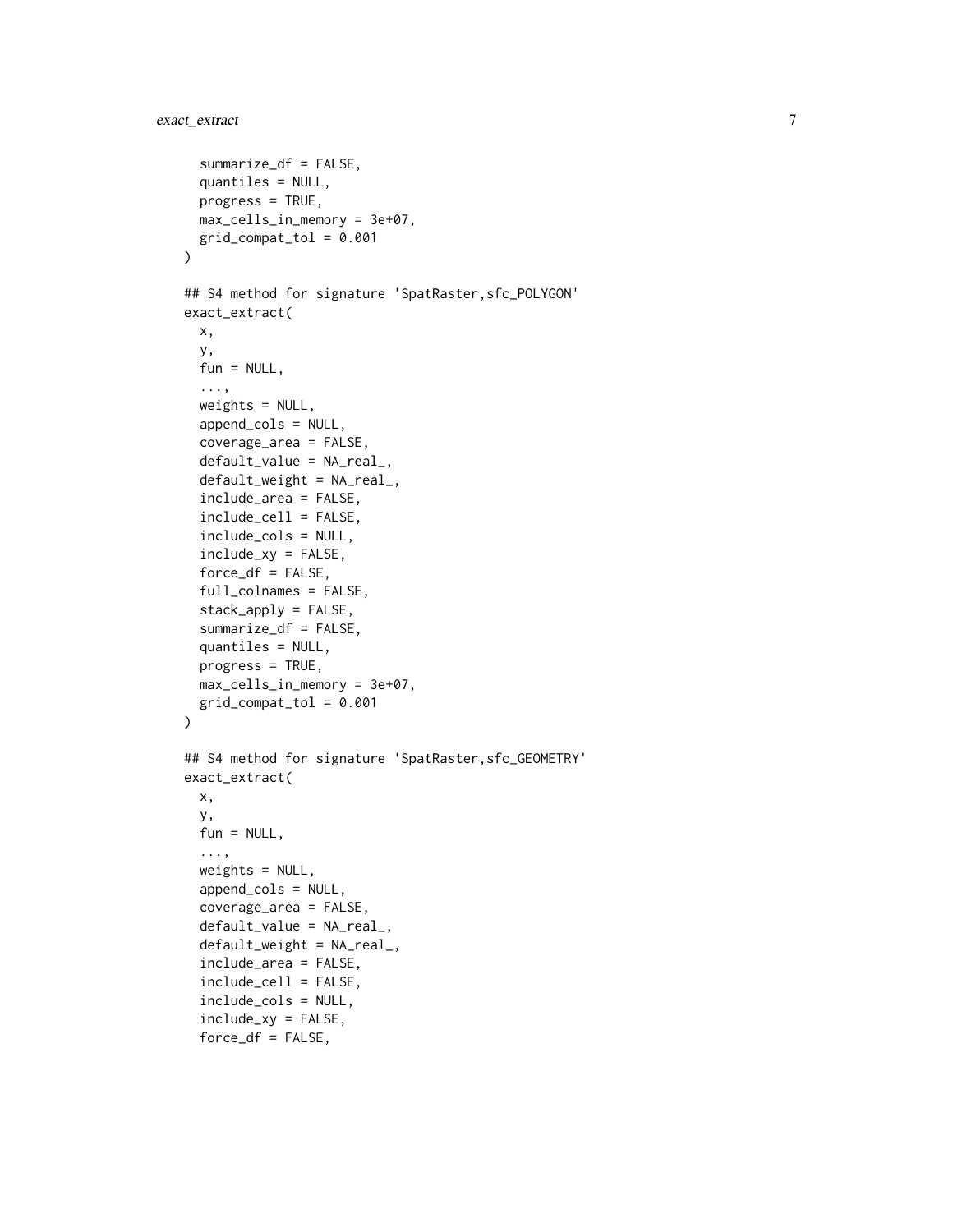```
full_colnames = FALSE,
  stack_apply = FALSE,
  summarize_df = FALSE,
 quantiles = NULL,
 progress = TRUE,
 max_cells_in_memory = 3e+07,
 grid\_compact\_tol = 0.001\mathcal{L}## S4 method for signature 'SpatRaster, sfc_GEOMETRYCOLLECTION'
exact_extract(
 x,
 y,
 fun = NULL,...,
 weights = NULL,append_cols = NULL,
 coverage_area = FALSE,
  default_value = NA_real_,
  default_weight = NA_real_,
  include_area = FALSE,
  include_cell = FALSE,
  include_cols = NULL,
  include_xy = FALSE,
  force_d f = FALSE,full_colnames = FALSE,
  stack_apply = FALSE,
  summarize_df = FALSE,
  quantiles = NULL,
 progress = TRUE,
 max_cells_in_memory = 3e+07,
 grid_compat_tol = 0.001
\mathcal{L}
```

```
Arguments
```

| $\mathsf{x}$  | a RasterLayer, RasterStack, RasterBrick, or SpatRaster                                                                                                                                                                          |
|---------------|---------------------------------------------------------------------------------------------------------------------------------------------------------------------------------------------------------------------------------|
| y             | a sf, sfc, SpatialPolygonsDataFrame, or SpatialPolygons object with polyg-<br>onal geometries                                                                                                                                   |
| fun           | an optional function or character vector, as described below                                                                                                                                                                    |
| $\cdot$       | additional arguments to pass to fun                                                                                                                                                                                             |
| weights       | a weighting raster to be used with the weighted_mean and weighted_sum sum-<br>mary operations or a user-defined summary function. When weights is set to<br>'area', the cell areas of x will be calculated and used as weights. |
| append_cols   | when fun is not NULL, an optional character vector of columns from y to be<br>included in returned data frame.                                                                                                                  |
| coverage_area | if TRUE, output pixel coverage_area instead of coverage_fraction                                                                                                                                                                |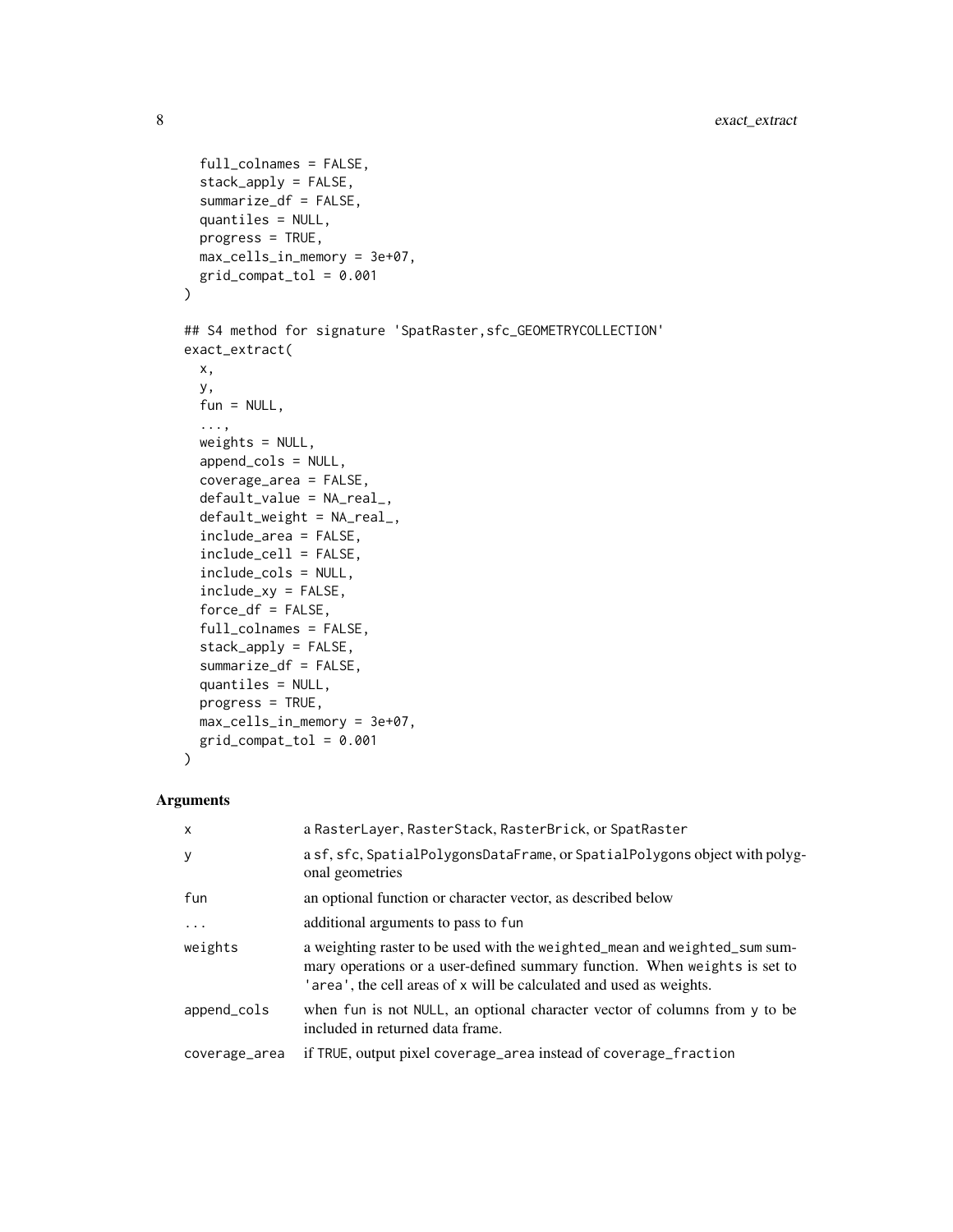| default_value       | an optional value to use instead of NA in x                                                                                                                                                                                                                                                                                                                                                                                             |
|---------------------|-----------------------------------------------------------------------------------------------------------------------------------------------------------------------------------------------------------------------------------------------------------------------------------------------------------------------------------------------------------------------------------------------------------------------------------------|
| default_weight      | an optional value to use instead of NA in weights                                                                                                                                                                                                                                                                                                                                                                                       |
| include_area        | if TRUE, and fun is NULL, augment the data frame for each feature with a column<br>for the cell area. If the units of the raster CRS are degrees, the area in square<br>meters will be calculated based on a spherical approximation of Earth. Other-<br>wise, a Cartesian area will be calculated (and will be the same for all pixels.)<br>If TRUE and fun is not NULL, add area to the data frame passed to fun for each<br>feature. |
| include_cell        | if TRUE, and fun is NULL, augment the data frame for each feature with a column<br>for the cell index (cell). If TRUE and fun is not NULL, add cell to the data<br>frame passed to fun for each feature.                                                                                                                                                                                                                                |
| include_cols        | an optional character vector of column names in y to be added to the data frame<br>for each feature that is either returned (when fun is NULL) or passed to fun.                                                                                                                                                                                                                                                                        |
| include_xy          | if TRUE, and fun is NULL, augment the returned data frame for each feature with<br>columns for cell center coordinates (x and y). If TRUE and fun is not NULL, add<br>x and y to the data frame passed to fun for each feature.                                                                                                                                                                                                         |
| force_df            | always return a data frame instead of a vector, even if x has only one layer and<br>fun has length 1                                                                                                                                                                                                                                                                                                                                    |
| full_colnames       | include the names of x and weights in the names of the data frame for each<br>feature, even if x or weights has only one layer. This is useful when the results<br>of multiple calls to exact_extract are combined with cbind.                                                                                                                                                                                                          |
| stack_apply         | if TRUE, apply fun independently to each layer or x (and its corresponding layer<br>of weights, if provided.) The number of layers in x and weights must equal<br>each other or 1, in which case the single layer raster will be recycled. If FALSE,<br>apply fun to all layers of x (and weights) simultaneously.                                                                                                                      |
| summarize_df        | pass values, coverage fraction/area, and weights to fun as a single data frame<br>instead of separate arguments.                                                                                                                                                                                                                                                                                                                        |
| quantiles           | quantiles to be computed when fun = 'quantile'                                                                                                                                                                                                                                                                                                                                                                                          |
| progress            | if TRUE, display a progress bar during processing                                                                                                                                                                                                                                                                                                                                                                                       |
| max_cells_in_memory |                                                                                                                                                                                                                                                                                                                                                                                                                                         |
|                     | the maximum number of raster cells to load at a given time when using a named<br>summary operation for fun (as opposed to a function defined using R code).<br>If a polygon covers more than max_cells_in_memory raster cells, it will be<br>processed in multiple chunks.                                                                                                                                                              |
| grid_compat_tol     |                                                                                                                                                                                                                                                                                                                                                                                                                                         |
|                     | require value and weight grids to align within grid_compat_tol times the smaller                                                                                                                                                                                                                                                                                                                                                        |

### Details

exact\_extract extracts the values of cells in a raster that are covered by polygonal features in a simple feature collection (sf or sfc) or SpatialPolygonDataFrame, as well as the fraction or area of each cell that is covered by the feature. Pixels covered by all parts of the polygon are considered. If an (invalid) multipart polygon covers the same pixels more than once, the pixel may have a coverage fraction greater than one.

of the two grid resolutions.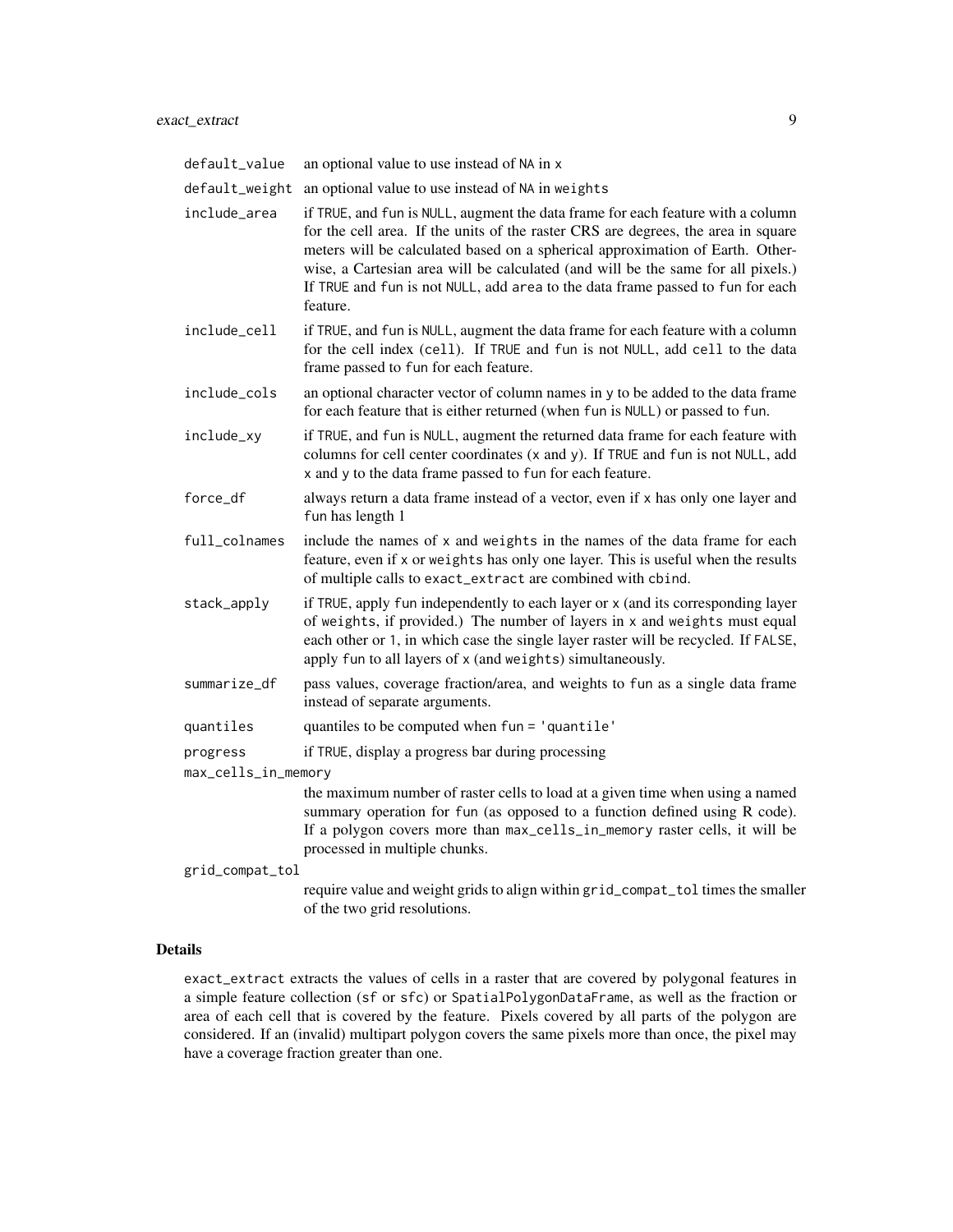The function can either return pixel values directly to the caller, or can return the result of a predefined summary operation or user-defined R function applied to the values. These three approaches are described in the subsections below.

#### Returning extracted values directly:

If fun is not specified, exact\_extract will return a list with one data frame for each feature in the input feature collection. The data frame will contain a column with cell values from each layer in the input raster (and optional weighting raster) and a column indicating the fraction or area of the cell that is covered by the polygon.

If the input rasters have only one layer, the value and weight columns in the data frame will be named values or weights. When the input rasters have more than one layer, the columns will be named according to names $(x)$  and names(weights). The column containing pixel coverage will be called coverage\_fraction when coverage\_area = FALSE, or coverage\_area when coverage\_area = TRUE. Additional columns can be added to the returned data frames with the include\_area, include\_cell, and include\_xy arguments.

If the output data frames for multiple features are to be combined (e.g., with rbind), it may be useful to include identifying column(s) from the input features in the returned data frames using include\_cols.

#### Predefined summary operations:

Often the individual pixel values are not needed; only one or more summary statistics (e.g., mean, sum) is required for each feature. Common summary statistics can be calculated by exact\_extract directly using a predefined summary operation. Where possible, this approach is advantageous because it allows the package to calculate the statistics incrementally, avoiding the need to store all pixel values in memory at the same time. This allows the package to process arbitrarily large data with a small amount of memory. (The max\_pixels\_in\_memory argument can be used to fine-tune the amount of memory made available to exact\_extract.)

To summarize pixel values using a predefined summary option, fun should be set to a character vector of one or more operation names. If the input raster has a single layer and a single summary operation is specified, exact\_extract will return a vector with the result of the summary operation for each feature in the input. If the input raster has multiple layers, or if multiple summary operations are specified, exact\_extract will return a data frame with a row for each feature and a column for each summary operation / layer combination. (The force\_df option can be used to always return a data frame instead of a vector.)

The following summary operations are supported:

- min the minimum non-NA value in any raster cell wholly or partially covered by the polygon
- max the maximum non-NA value in any raster cell wholly or partially covered by the polygon
- count the sum of fractions of raster cells with non-NA values covered by the polygon
- sum the sum of non-NA raster cell values, multiplied by the fraction of the cell that is covered by the polygon
- mean the mean cell value, weighted by the fraction of each cell that is covered by the polygon
- median the median cell value, weighted by the fraction of each cell that is covered by the polygon
- quantile arbitrary quantile(s) of cell values, specified in quantiles, weighted by the fraction of each cell that is covered by the polygon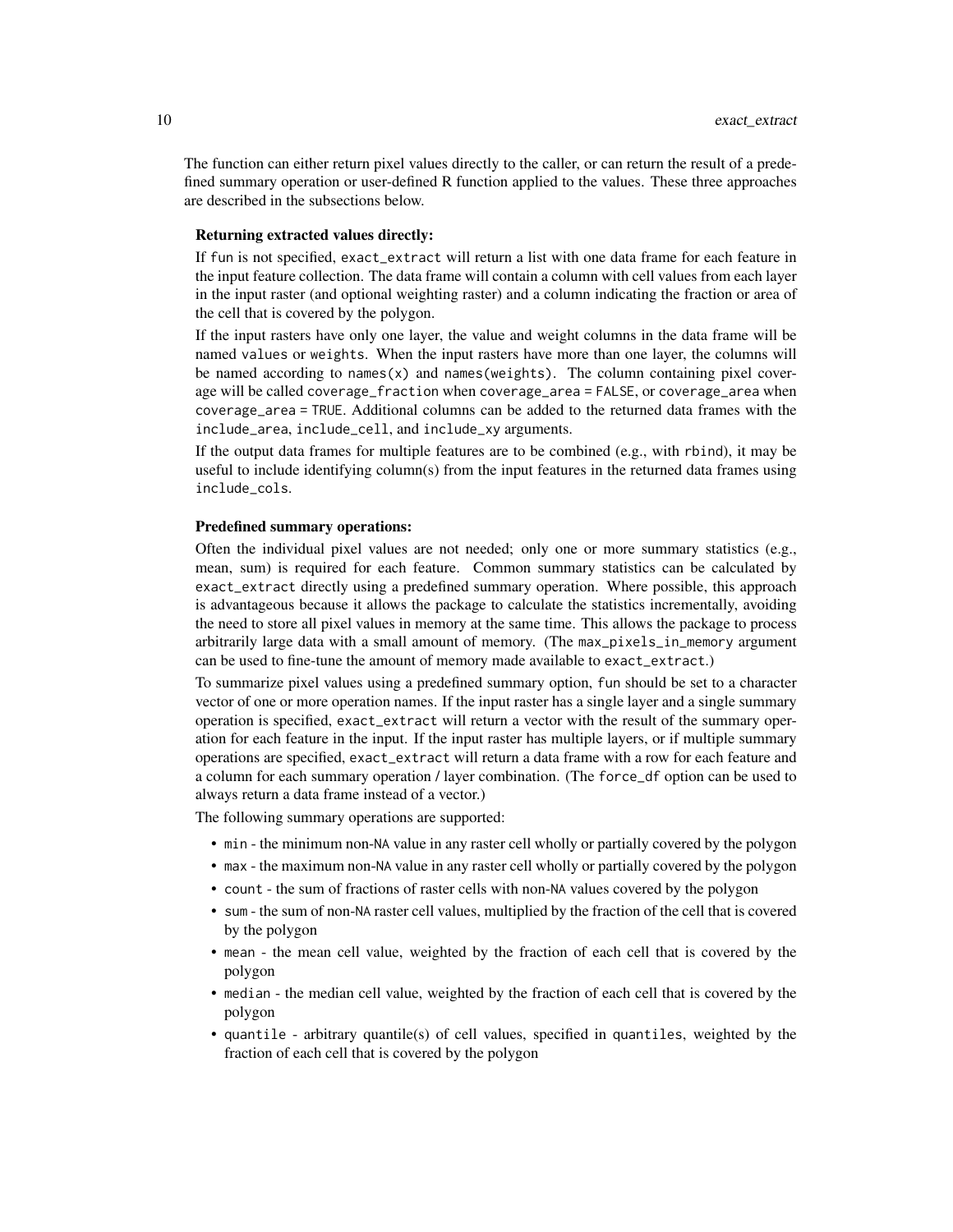- mode the most common cell value, weighted by the fraction of each cell that is covered by the polygon. Where multiple values occupy the same maximum number of weighted cells, the largest value will be returned.
- majority synonym for mode
- minority the least common cell value, weighted by the fraction of each cell that is covered by the polygon. Where multiple values occupy the same minimum number of weighted cells, the smallest value will be returned.
- variety the number of distinct values in cells that are wholly or partially covered by the polygon.
- variance the population variance of cell values, weighted by the fraction of each cell that is covered by the polygon.
- stdev the population standard deviation of cell values, weighted by the fraction of each cell that is covered by the polygon.
- coefficient\_of\_variation the population coefficient of variation of cell values, weighted by the fraction of each cell that is covered by the polygon.
- weighted\_mean the mean cell value, weighted by the product of the fraction of each cell covered by the polygon and the value of a second weighting raster provided as weights
- weighted\_sum the sum of defined raster cell values, multiplied by the fraction of each cell that is covered by the polygon and the value of a second weighting raster provided as weights

In all of the summary operations, NA values in the the primary raster  $(x)$  raster are ignored (i.e., na.rm = TRUE.) If NA values occur in the weighting raster, the result of the weighted operation will be NA. NA values in both x and weights can be replaced on-the-fly using the default\_value and default\_weight arguments.

#### User-defined summary functions:

If no predefined summary operation is suitable, a user-defined R function may be provided as fun. The function will be called once for each feature and must return either a single value or a data frame. The results of the function for each feature will be combined and returned by exact\_extract.

The simplest way to write a summary function is to set argument summarize\_df = TRUE. (For backwards compatibility, this is not the default.) In this mode, the summary function takes the signature function(df, ...) where df is the same data frame that would be returned by exact\_extract with fun = NULL.

With summarize\_df = FALSE, the function must have the signature function(values, coverage\_fractions, ...) when weights are not used, and function(values, coverage\_fractions, weights, ...) when weights are used. If the value and weight rasters each have a single layer, the function arguments will be vectors; if either has multiple layers, the function arguments will be data frames, with column names taken from the names of the value/weight rasters. Values brought in through the include\_xy, include\_area, include\_cell, and include\_cols arguments will be added to the values data frame. For most applications, it is simpler to set summarize\_df = TRUE and work with all inputs in a single data frame.

#### Value

a vector, data frame, or list of data frames, depending on the type of x and the value of fun (see Details)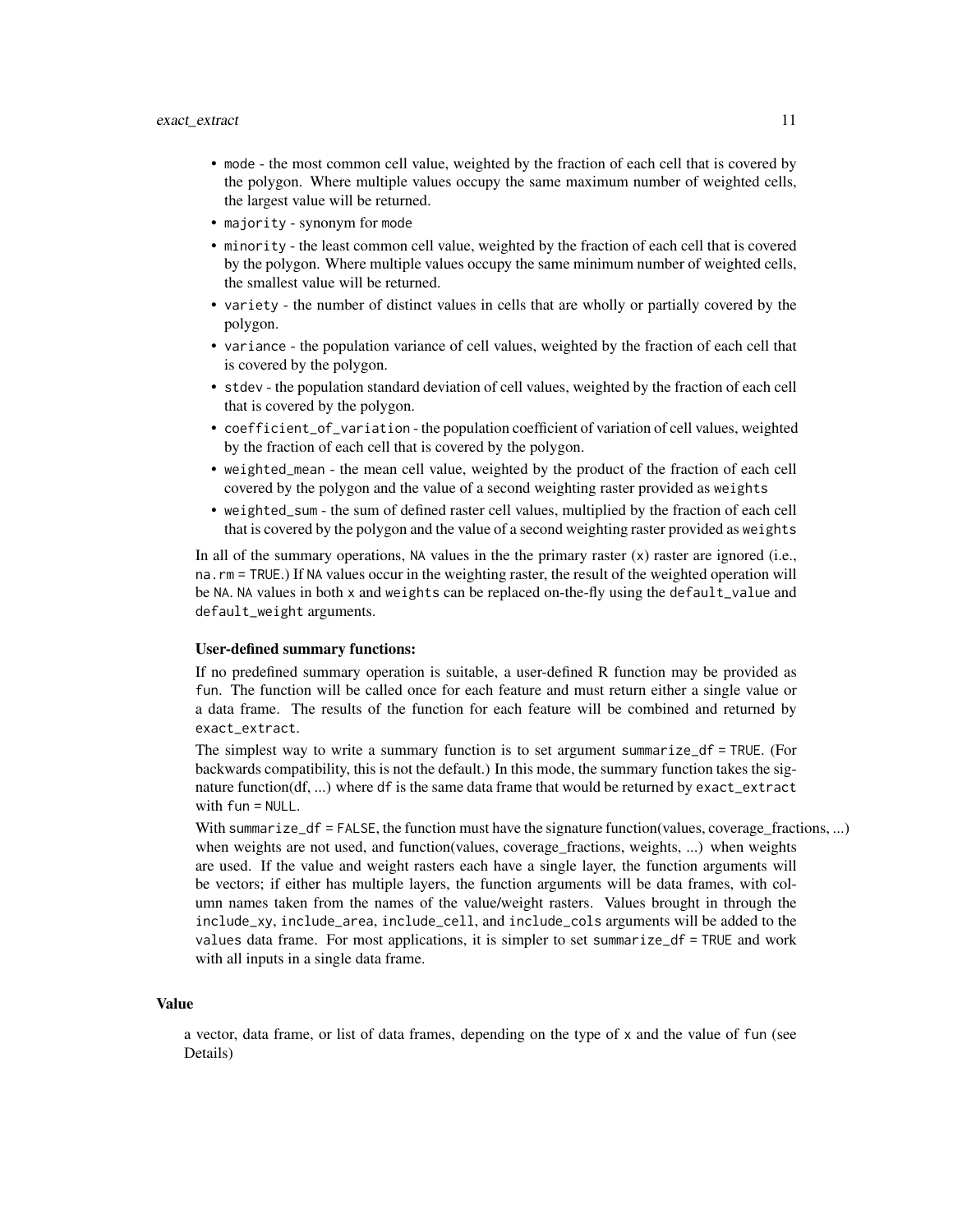#### <span id="page-11-0"></span>Examples

```
rast <- raster::raster(matrix(1:100, ncol=10), xmn=0, ymn=0, xmx=10, ymx=10)
poly <- sf::st_as_sfc('POLYGON ((2 2, 7 6, 4 9, 2 2))')
# named summary operation on RasterLayer, returns vector
exact_extract(rast, poly, 'mean')
# two named summary operations on RasterLayer, returns data frame
exact_extract(rast, poly, c('min', 'max'))
# named summary operation on RasterStack, returns data frame
stk <- raster::stack(list(a=rast, b=sqrt(rast)))
exact_extract(stk, poly, 'mean')
# named weighted summary operation, returns vector
weights <- raster::raster(matrix(runif(100), ncol=10), xmn=0, ymn=0, xmx=10, ymx=10)
exact_extract(rast, poly, 'weighted_mean', weights=weights)
# custom summary function, returns vector
exact_extract(rast, poly, function(value, cov_frac) length(value[cov_frac > 0.9]))
```
exact\_resample *Resample a raster to a new grid*

#### Description

Resample a raster to a new grid

#### Usage

```
## S4 method for signature 'RasterLayer, RasterLayer'
exact_resample(x, y, fun, coverage_area = FALSE)
```

```
## S4 method for signature 'SpatRaster, SpatRaster'
exact_resample(x, y, fun, coverage_area = FALSE)
```
#### Arguments

| x             | a RasterLayer or SpatRaster to be resampled                                                |
|---------------|--------------------------------------------------------------------------------------------|
| У             | a raster of the same class as x with a grid definition to which x should be resam-<br>pled |
| fun           | a named summary operation or R function to be used for the resampling                      |
| coverage_area | use cell coverage areas instead of coverage fractions in fun                               |

#### Value

a resampled version of x, returned as a RasterLayer or SpatRaster, depending on the values of x and y